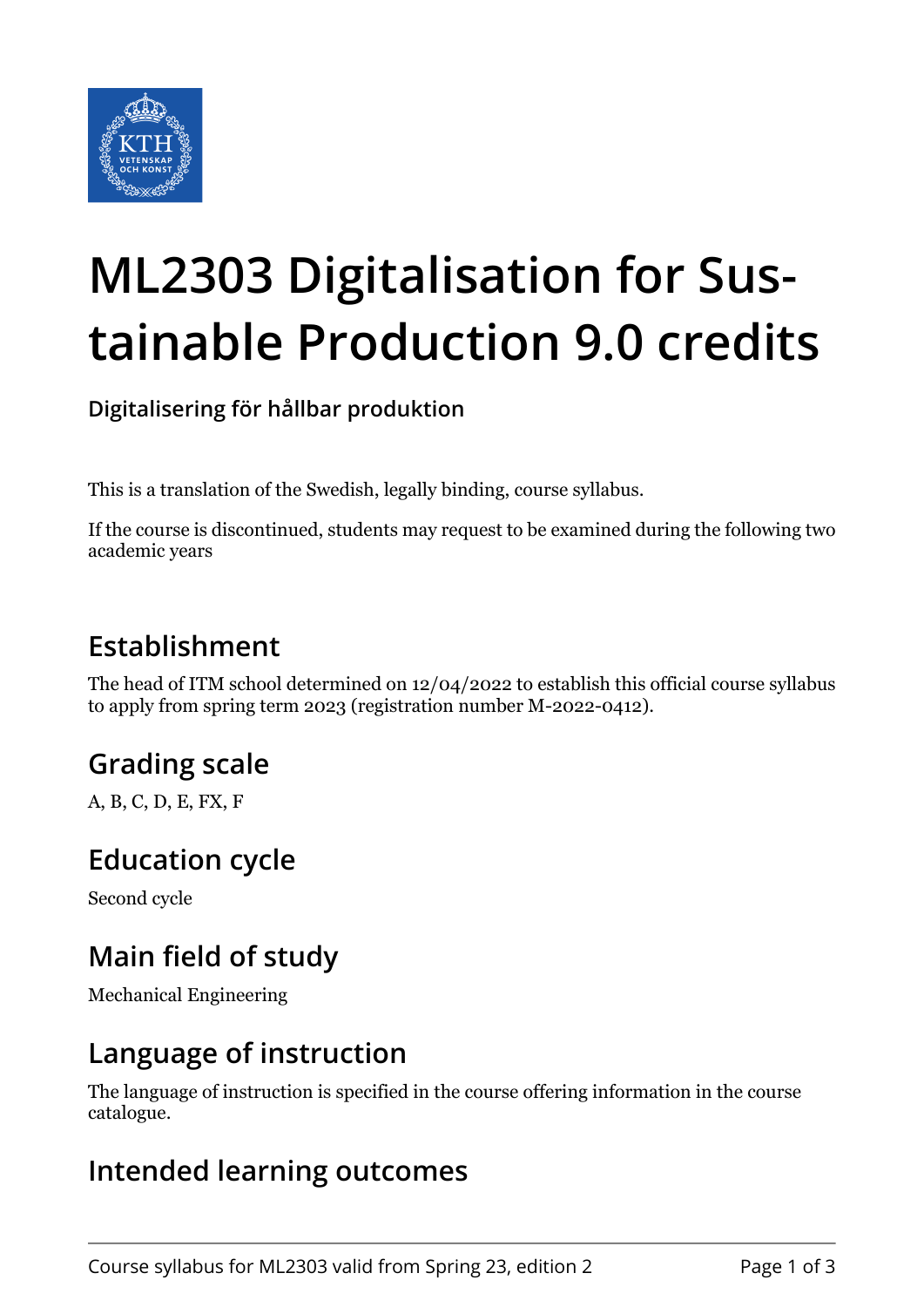After passing the course, the students should be able to:

- 1. Describe the foundation of and components in cyber-physical systems for application in production and logistics, including industrial IoT, autonomous systems, connections and big data solutions
- 2. Analyse preconditions and maturity for digitalisation in production
- 3. Review for applications in advanced data analysis, machine learning, AI, visualisation and interfaces to stakeholders, based on digitalisation in production and logistics
- 4. Connect the opportunities of digitalisation to practical applications within the development and operation of production, such as its relation to lean production, management systems and digital support for development in production
- 5. Link the opportunities of digitalisation to developed business models and servitisation for sustainable production
- 6. Critically analyse the application of digitalised production, considering ethics, personal integrity, computer security and integrity

#### **Course contents**

The main object of the course is to teach students to link understanding of the increasing digitalisation in industrial production with stakeholders' needs, roles, practice and future development of operations. Thus, the course prepares students for work tasks as providers or purchasers of solutions in the fast growing field of Industry 4.0.

Throughout the course, students will have the possibility to learn about a number of important technologies and tools to collect, store, analyse and visualise data for applications in production and logistics. The course will also give an understanding of how an increased digitalisation can be realised, and its possibilities to contribute to a more sustainable production as well as an increased servitisation and business development. Further, the course will form a basis for critical analysis of ethical, safety and integrity challenges with an increased digitalisation of production.

# **Specific prerequisites**

Completed course ML1503 Industrial systems II, 6 credits or the equivalent.

Completed course Bachelor thesis, 15 credits or the equivalent.

# **Examination**

- PROA Project, 5.0 credits, grading scale: A, B, C, D, E, FX, F
- TEN1 Oral examination, 4.0 credits, grading scale: A, B, C, D, E, FX, F

Based on recommendation from KTH's coordinator for disabilities, the examiner will decide how to adapt an examination for students with documented disability.